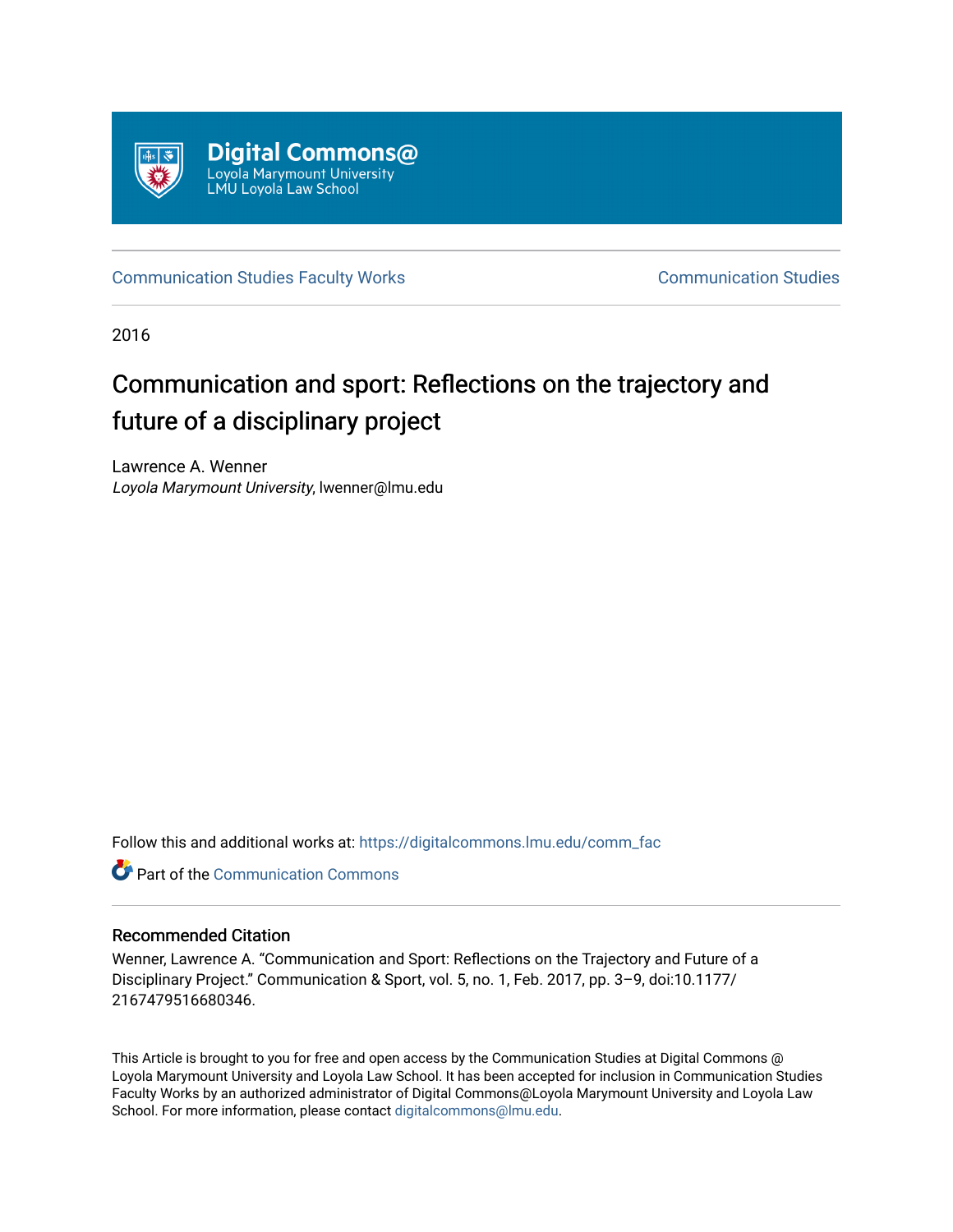#### **Editorial**

## Communication and Sport: Reflections on the Trajectory and Future of a Disciplinary Project

**SSAGE** 

Lawrence A. Wenner<sup>1</sup>

#### **Abstract**

In this editorial essay, Communication and Sport Editor-in-Chief Lawrence Wenner reflects on the trajectory and role of the journal since its inception in 2012 and first publication in 2013. Considered are how the contours of Communication and Sport as a scholarly project were defined in important ways by an inaugural double issue in 2013 that featured key figures in the development of communication and sport as an articulated and important area of inquiry and have been given further shape by key studies, special issues and research forums published in the journal's first three years. The latter part of the essay considers the maturation and rising interest in the journal over its first four years of publication and how this drove the move, in year five, to publish six issues a year beginning in 2017.

#### Keywords

sport communication, mediated sport, journal impact factors, sociology of sport, sport management

For those of you that have come to know me over the years, it is clear that I take the success of *Communication and Sport* as a scholarly project, one centered in the fields

<sup>1</sup> Loyola Marymount University, Los Angeles, CA, USA

Corresponding Author:

Lawrence A. Wenner, Loyola Marymount University, 1 LMU Drive, Los Angeles, CA 90045, USA. Email: lwenner@lmu.edu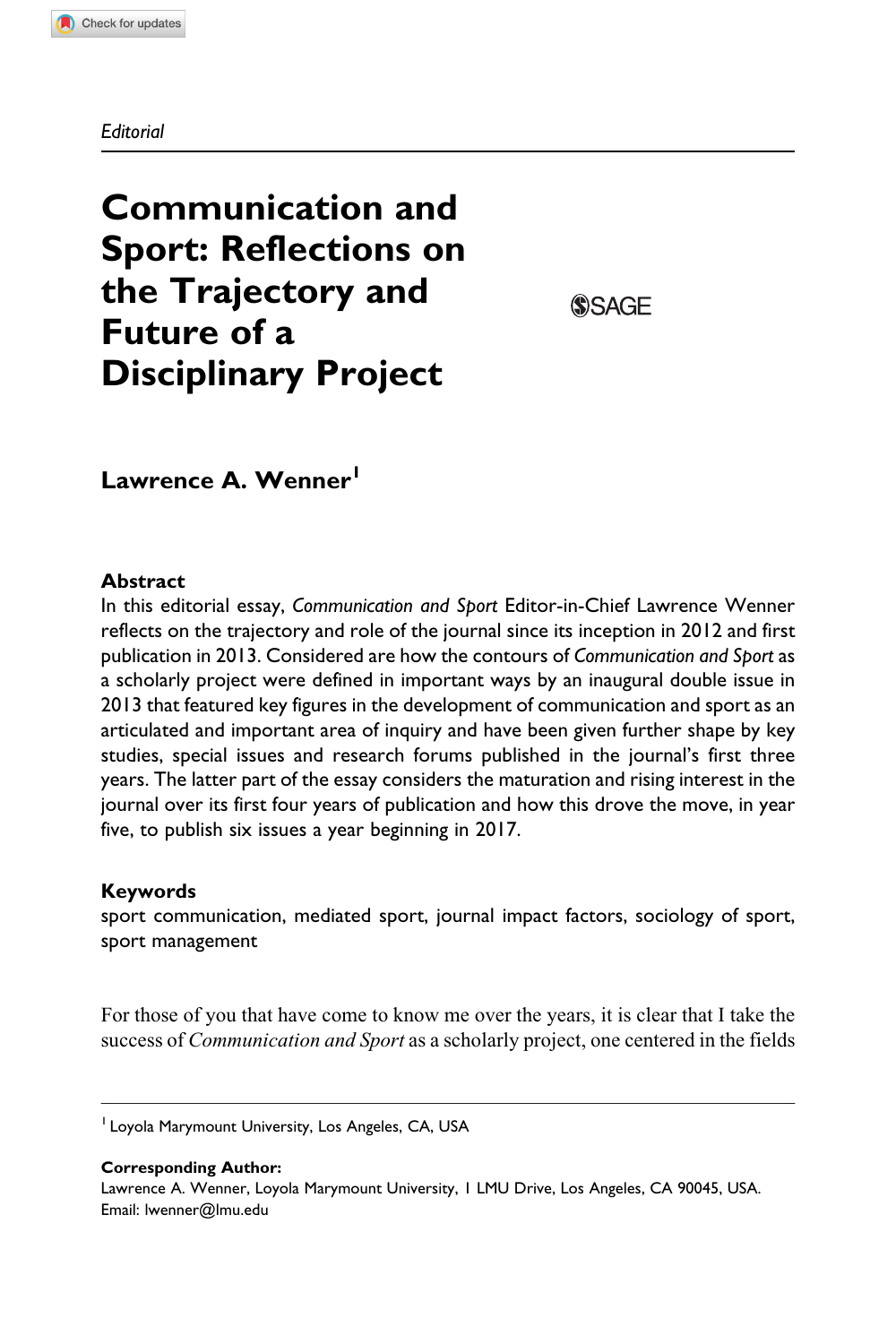of communication and media studies, but with ready outreach more broadly to both the socio-cultural study of sport and sport management, very seriously and indeed, personally. As one of small group of communication scholars (along with Michael Real, Walter Gantz, Jennings Bryant, Garry Whannel, David Rowe and others) who were daring enough to play the ''sports card'' in communication and media studies, when the popular, and most particularly sport, was not popular, I am intimately familiar with what has been the ''long struggle'' for communication and sport to gain disciplinary legitimacy.

Collectively, we should not forget that legitimacy for communication and sport came first outside the fields of communication and media studies. From the 1980s on, media and sport were key topics in the conferences and journals of the International Sociology of Sport Association and the North American Society for the Sociology of Sport. And when some form of legitimacy finally came within the field of communication in the 1990s, the recognition came not from the flagship scholarly organizations centered in the United States, but by a media and sport group being formed within the International Association for Media and Communication Research, a Euro-centric but truly international academic society. It took a new millennium to bring organization articulations of communication and sport study first to the Association for Education in Journalism and Mass Communication and the Broadcast Education Association and only recently to the International Communication Association and the National Communication Association.

It is encouraging that these last two scholarly organizations have finally set a place at the table for communication and sport. Yet, that they have been so slow to do so is worthy of a word of caution as the area attempts to define itself on its own terms. It seems to me essential that communication and sport, as an area of inquiry quite different than any other in communication and media studies, play a lead role in that definition, rather than by being folded into or enveloped by the received ''conventional wisdom'' that may remain ''in the water'' of these organizations that have demonstrated reticence in accepting the area's legitimacy.

This is why, as I developed the proposal to publish Communication and Sport with SAGE Publishing, I recommended at launch that we publish the journal in association with the nascent International Association for Communication and Sport rather than an arm of one of the scholarly organizations that had been slow to accept the area's legitimacy. Driven by concerns that scholarly societies in communication and media studies were not ''stepping up to the plate'' of communication and sport inquiry, IACS was formed in part as an organic ground level response to unmet needs in the scholarly community, seen most particularly in its initial Summits prior to organizational formation, and spoke to three interlocking needs prerequisite for the area's success.

First, the new organization spoke to the need for communication and sport inquiry to frame itself in ways that reach beyond the traditional communication and media studies bubble. Second, the IACS formation recognized that the study of communication and sport was inherently interdisciplinary and that its development, along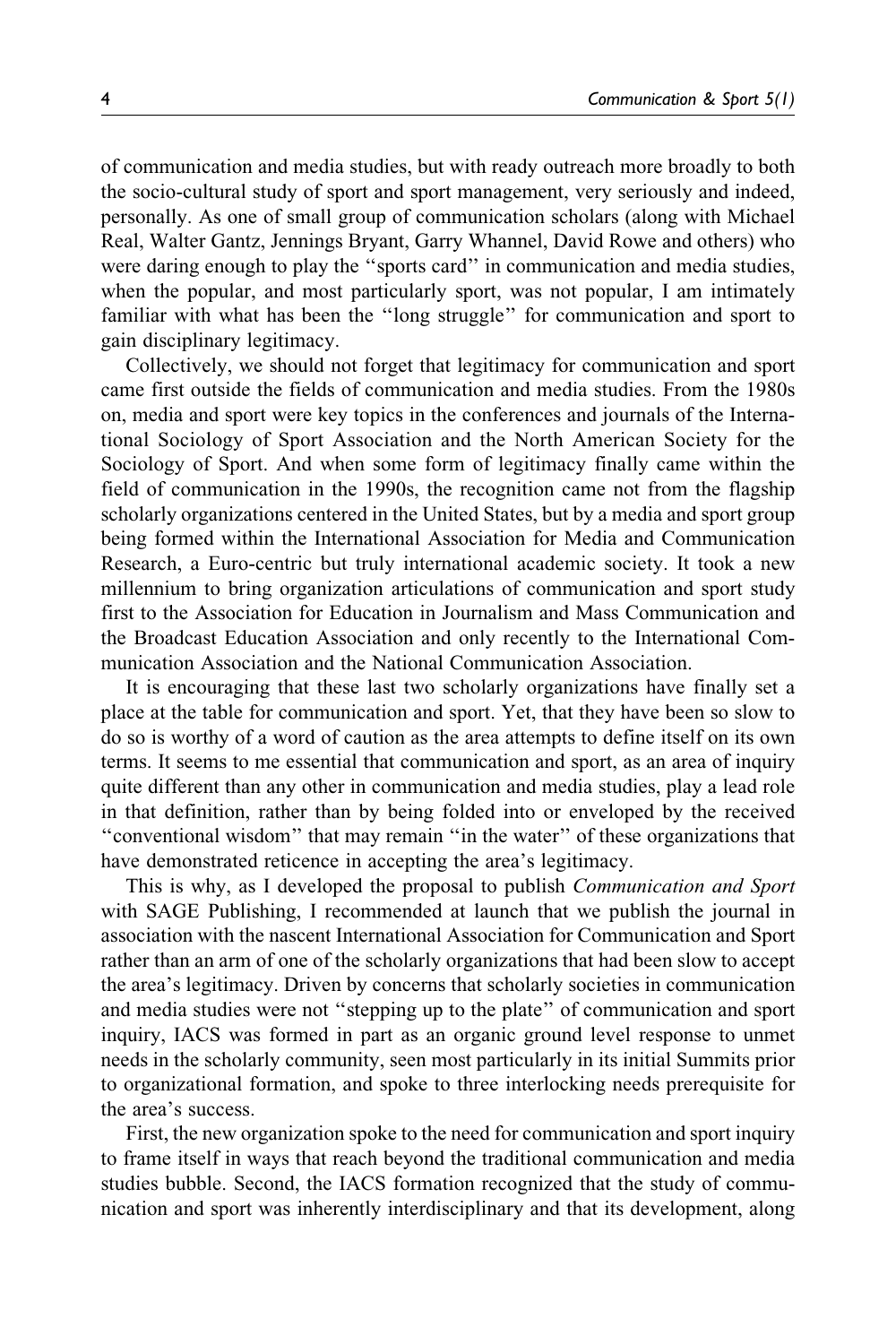both socio-cultural and professional lines of inquiry, had been much influenced by scholars seated in the sociology of sport and in sport management. Thus, IACS and Communication and Sport both needed to provide venues for communication and media studies scholars to transact with other scholars interested in sport who were unlikely to worship at the traditional shrines of communication organizations. Third, the formation of IACS and Communication and Sport (along with the Human Kinetics journal the *International Journal of Sport Communication* with its central focus related to sport management) recognizes that, in order to reach critical mass for success, that communication and sport inquiry needs to be an international as well as interdisciplinary affair. While communication and sport is a vibrant scholarly area, it is, at this point, not a large one in any quarters of the world. Given its relatively slow acceptance as an area of inquiry, most particularly in the United States, we need a global community of scholars not only to continue to demonstrate its resonance, but to interrogate the painfully obvious reality that sport is one of those cultural products that regularly crosses borders with social, political, and economic ramifications.

In this light, let me briefly reflect upon some of what *Communication and* Sport has achieved in its first years of publication and look ahead at some opportunities on down the road as the journal and the field move to maturity. At the outset, any scholarly project like this requires both leadership and committed action from what necessarily needs to be a growing community. As Editor, on the leadership front, I have been blessed to work with an unparalleled trio of scholars as Associate Editors: Andy Billings, Marie Hardin and David Rowe. Their participation has been essential on two fronts. Not only does their collective body of work showcase a high bar of what communication and sport scholarship can be, their responsive counsel as a ''kitchen cabinet'' on matters of strategy and priorities has provided a crucial sounding board. As well, from the outset, we have attempted to seed our editorial board with a diverse global group of leading scholars. In our first two years, we were fortunate to be able to entice key legacy scholars, such as Garry Whannel, Michael Real, Jennings Bryant, Walter Gantz, Mary Jo Kane, Margaret Carlisle Duncan and others, to ''sign'' their commitment to Communication and Sport as a project that sought to define excellence in the area of communication and sport inquiry. While we continue to rotate members off and on to our editorial board with an eye to continually diversifying and internationalizing its composition, we aim for the group and their credentials to speak to the clear intentions that *Communication and Sport* has in playing a "big league'' game.

In that light, our decision to "open for business" in 2013 at Communication and Sport by publishing a double inaugural special issue, featuring "Reflections on Communication and Sport: Perspectives from Key Figures,'' not only set the tone for the journal's aspirations but served to ''sign'' the endorsement for the project by a set of scholars—not only from communication and media studies but the sociology of sport, cultural studies, and sport management—whose work has been seminal to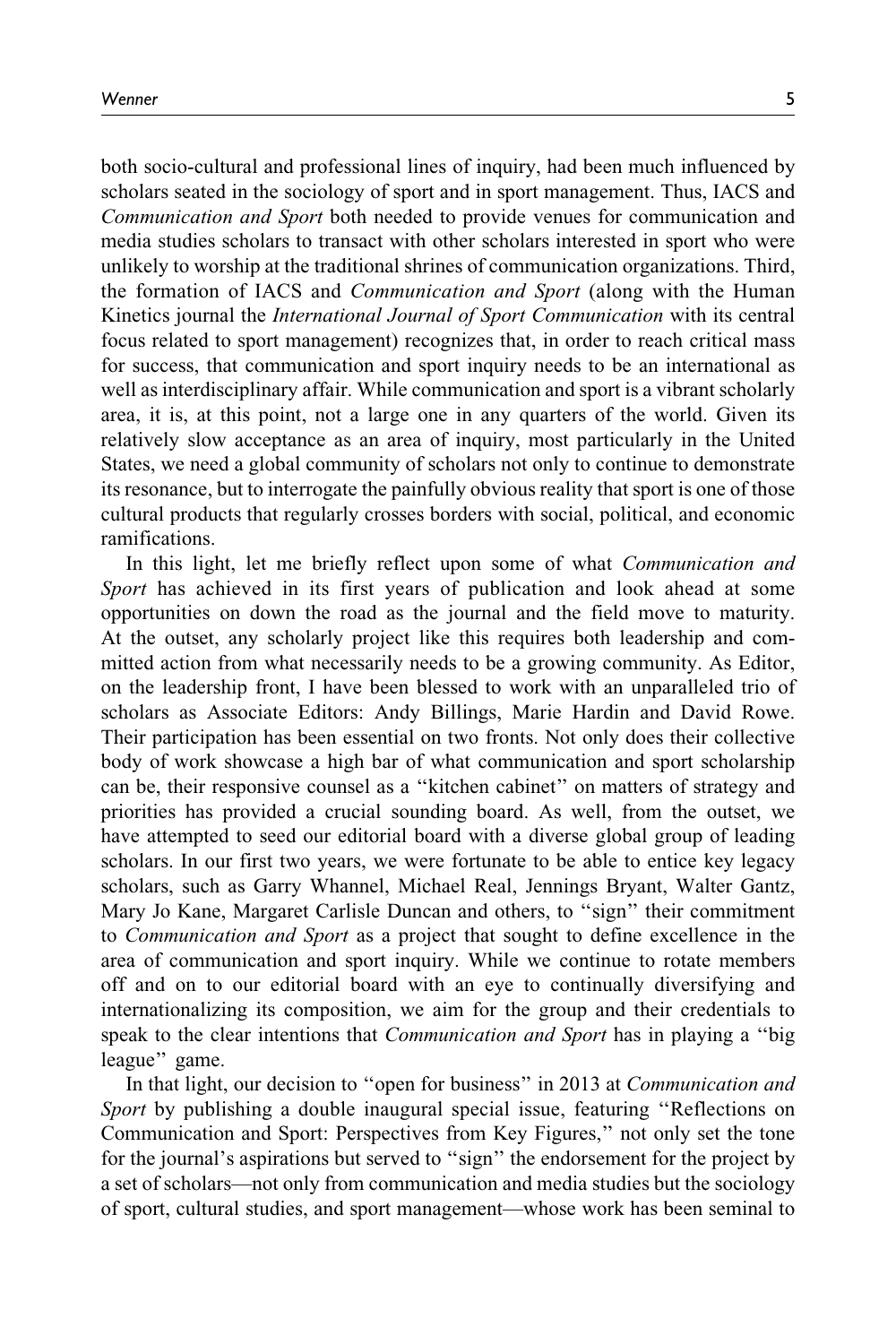the area's development. Our strategy to publish articles destined to be heavily cited in our inaugural issue was intentional and successful.

In good part, the ''splash'' of the inaugural issue fueled key submissions from senior scholars in sport studies that served to anchor the September 2013 special issue of Communication and Sport on ''Women and the Sports Media.'' Two of those articles, an important 20-year longitudinal study of the coverage of women's sports in television news (Cooky, Messner, & Hextrum, 2013) and a breakthrough study of how elite female athletes interpret sexualized images in the selling of women's sports (Kane, LaVoi, & Fink, 2013) were not only the most heavily cited in our first years of publication, but by featuring the work of Michael Messner, Cheryl Cooky, Mary Jo Kane, and Janet Fink, gave scholars in the sociology of sport and sport management confidence that Communication and Sport would provide a welcome home for their work.

The ability of *Communication and Sport* to be nimble in response to research trends was signaled in the ''Twitter Research Forum'' published in the June 2014 issue. Responding to collective concern amongst the senior editorial team and the editorial board about the deluge and some of the attributes of research on the use of Twitter by sport organizations and athletes and its impact, eight leading scholars engaged with the study of social media and sport assessed weaknesses in and remedies for an emerging, and too often euphoric and easily propagated, research agenda. The dialogue that emerged considered my editorial query (Wenner, 2014) about whether there was "Much Ado (or Not) About Twitter?" Contributing scholars interrogated questions about the importance, validity, and generalizability in the emerging agenda and priorities and needs for the long term in research on social media and sport. While some in our research community may have seen the Forum as a ''push back'' on an important new development, others saw our interrogation as a needed sober moment about a line of inquiry of overstated importance. With hindsight, and the current faltering of Twitter in the social media economy, our concerns were well founded and not surprisingly, the articles featured in our Forum have been heavily cited in research moving forward.

The third year of *Communication and Sport* in 2015 was notable in many regards. Responding to rising submissions and a growing queue of accepted articles waiting to be published in the print edition, our annual page count allocation went up by nearly a quarter to 480 pages. The first issue of the year, a special issue on ''mapping the terrain'' of communication and sport scholarship, guest edited by Michael Butterworth and Jeffrey Kassing, showcased the importance of an emergent communication studies research agenda that engages ''non-media'' questions about interpersonal, group, organizational and rhetorical communication in and about sport. The lead article in that issue, considering research on communication, disability and sport (Cherney, Lindemann, & Hardin, 2015) continues to be amongst the most frequently accessed articles we have published.

The September 2015 issue made two very different ''splashes'' on the communication and sport landscape. My editorial essay (Wenner, 2015) asking ''where are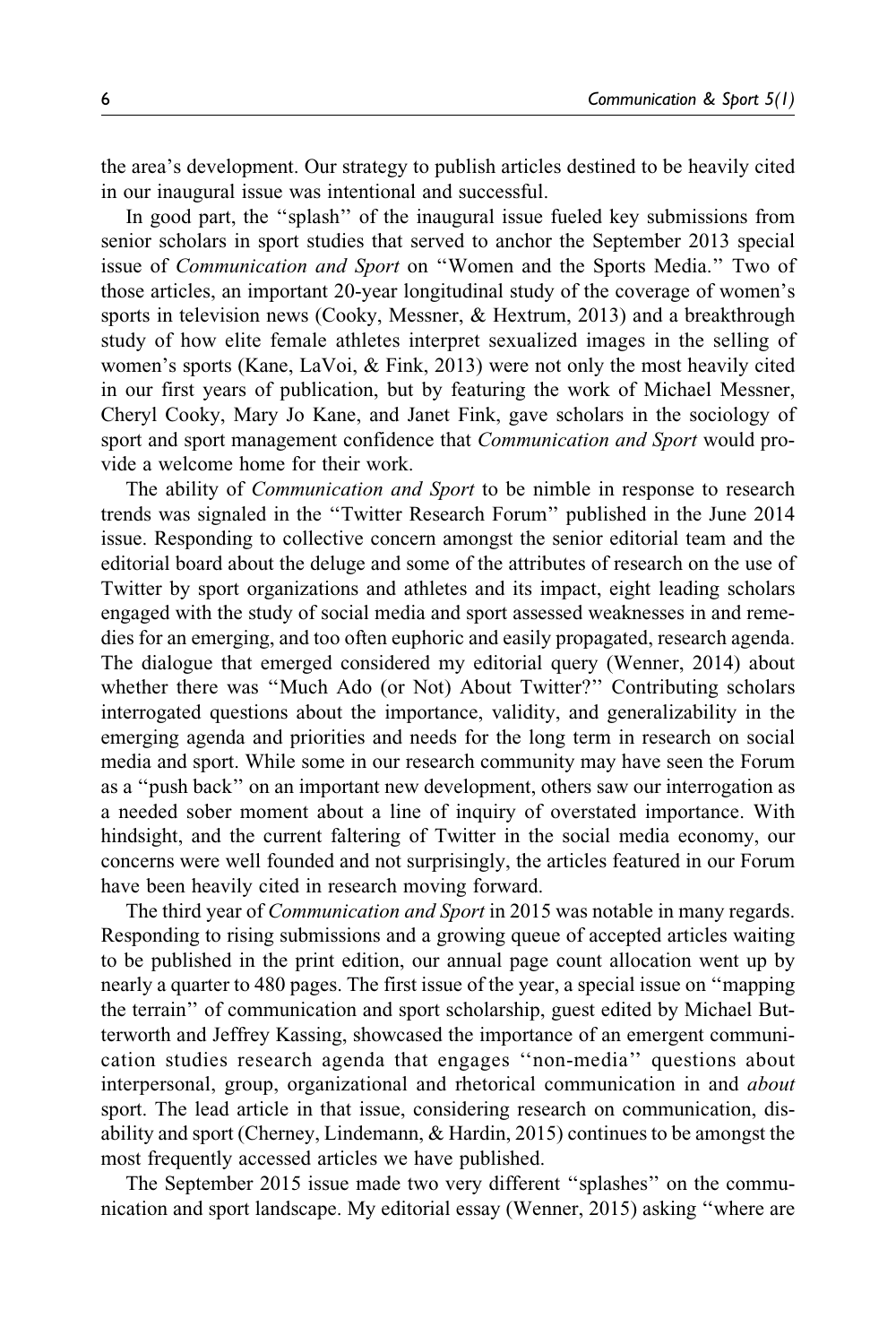thou?'' about whether fissures in the epistemological playing fields seen in communication and sport inquiry were competing or complementary, happening in isolation or with needed coherence, fueled much food for thought and discussion about the terms, conditions and priorities of an emerging field. A far bigger ''splash'' came with the June 2015 SAGE OnlineFirst publication (in advance of the September print issue) of Cheryl Cooky, Michael Messner, and Michela Musto's ''It's Dude Time'': A Quarter Century of Excluding Women's Sports in Televised News and Highlight Shows'' (2015). In a continuation of the longest running longitudinal research project on mediated sport, this report, sobering in many regards, shows that, with regards to the coverage of women's sports that we haven't ''come a long way baby.'' With a cohesive media push in companion with the publication of this study, orchestrated by the authors, their universities, and funding organizations in concert with SAGE Publishing, this article has recently exceeded 20,000 accesses to its online publication, an unheard of reception for few scholarly articles, let along one published in a relatively new outlet such as Communication and Sport.

The trend lines for the strong reception to *Communication and Sport* continued in 2016. Increased submissions featured work from diverse quarters of communication and media studies, continued interest and participation in the project came from scholars focused on sport communication in sport management programs, and the journal, as a worthy research outlet, was attracting the eye of key scholars in the sociology of sport. In short, there was much evidence that the recipe put forward for success at inception was simmering nicely. Our biggest problem continued to be the strong interest that the journal was garnering, yielding increased and quality submissions, but with the side effect of longer wait times for accepted manuscripts to be published in the print edition, even as we continued to promptly publish accepted articles within weeks of acceptance via SAGE OnlineFirst. To alleviate this ''problem of success,'' I'm pleased to pass along that, beginning with this, our fifth year of publication in 2017, SAGE Publishing has committed to publishing six issues of Communication and Sport with a total annual page allocation of 768 pages. For a quarterly journal launched in 2012 and first published in 2013 with an annual page allotment of 400 pages, this shows that we have indeed ''come a long way baby.''

There are other "encouraging signs" for *Communication and Sport* as well as it enters its fifth year. As most know, there is increasing concern on the part of academic institutions and scholarly communities about measuring the quality and impact of research publications. While there remains much debate about the merits, and indeed validity, of some of the ''metrics'' that are used, being measured by and being successful in terms of some standard metrics has become increasingly important to not only a journal's reputation, but to the fate of tenure and promotion portfolios put forward by scholars in all disciplines.

Thus, since the launch of *Communication and Sport*, the publishing editors at SAGE Publishing and I have attempted to continually ''take the temperature'' of how things are going in terms of journal's quality profile with an eye to assessing when might be the "right moment" to put the journal forward for consideration by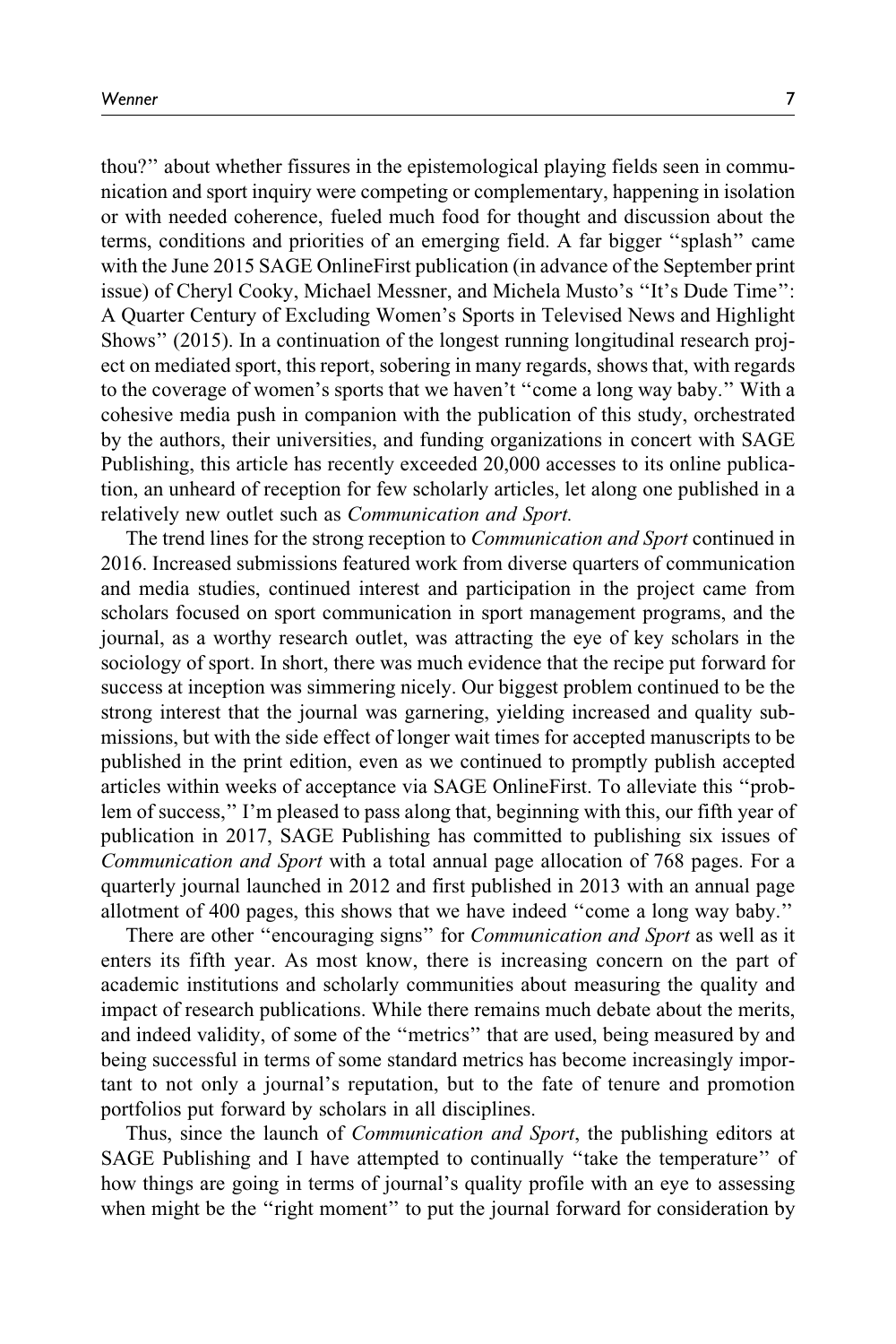the Clarivate Analytics Journal Citation Reports (formerly owned by Thomson Reuters) for inclusion in impact factor assessments and ranking. JCR is generally considered the most systematic, objective means to evaluate the quality of research in scholarly journals. While it is an important step for a publisher to put a new journal, such as *Communication and Sport*, up for consideration, our community should know that it can be a risky proposition as to whether a new journal will be granted entry upon first submission as this is a selective process, most particularly for new journals in less established fields. Like all new journals, Communication and Sport wasn't eligible to be put forward until it had a track record of years of publication. However, in consultation with me, our publishing team has been running ''hypotheticals'' on impact factors for Communication and Sport in the past few years, and a recent running of these showed strong evidence for the impact of our published work.

Thus, as I write this near the close of 2016, our submission package for JCR consideration is moving forward. While we cannot be assured of our success with this first application, it is clear that *Communication and Sport* is on a strong trajectory. We're especially pleased for the continued support that SAGE Publishing has given to our project. Beyond their willingness to support our publication of six issues each year, they have consistently reported back to me that Communication and Sport has been one of their strongest U.S.-based journal launches in recent years. Given this, SAGE has recently informed me that they have put Communication and Sport forward for consideration for other awards for new journals as well. On this and on our fate in being considered for inclusion in JCR, keep up your good work and keep your fingers crossed.

#### Declaration of Conflicting Interests

The author(s) declared no potential conflicts of interest with respect to the research, authorship, and/or publication of this article.

#### Funding

The author(s) received no financial support for the research, authorship, and/or publication of this article.

#### **References**

- Cherney, J. L., Lindemann, K., & Hardin, M. (2015). Research in communication, disability, and sport. Communication and Sport, 3, 8–26.
- Cooky, C., Messner, M. A., & Hextrum, R. H. (2013). Women play sport, but not on TV: A longitudinal study of televised news media. Communication and Sport, 1, 203-230.
- Cooky, C., Messner, M. A., & Musto, M. (2015). ''It's dude time!'': A quarter century of excluding women's sports in televised news and highlight shows. Communication and Sport, 3, 261–287.